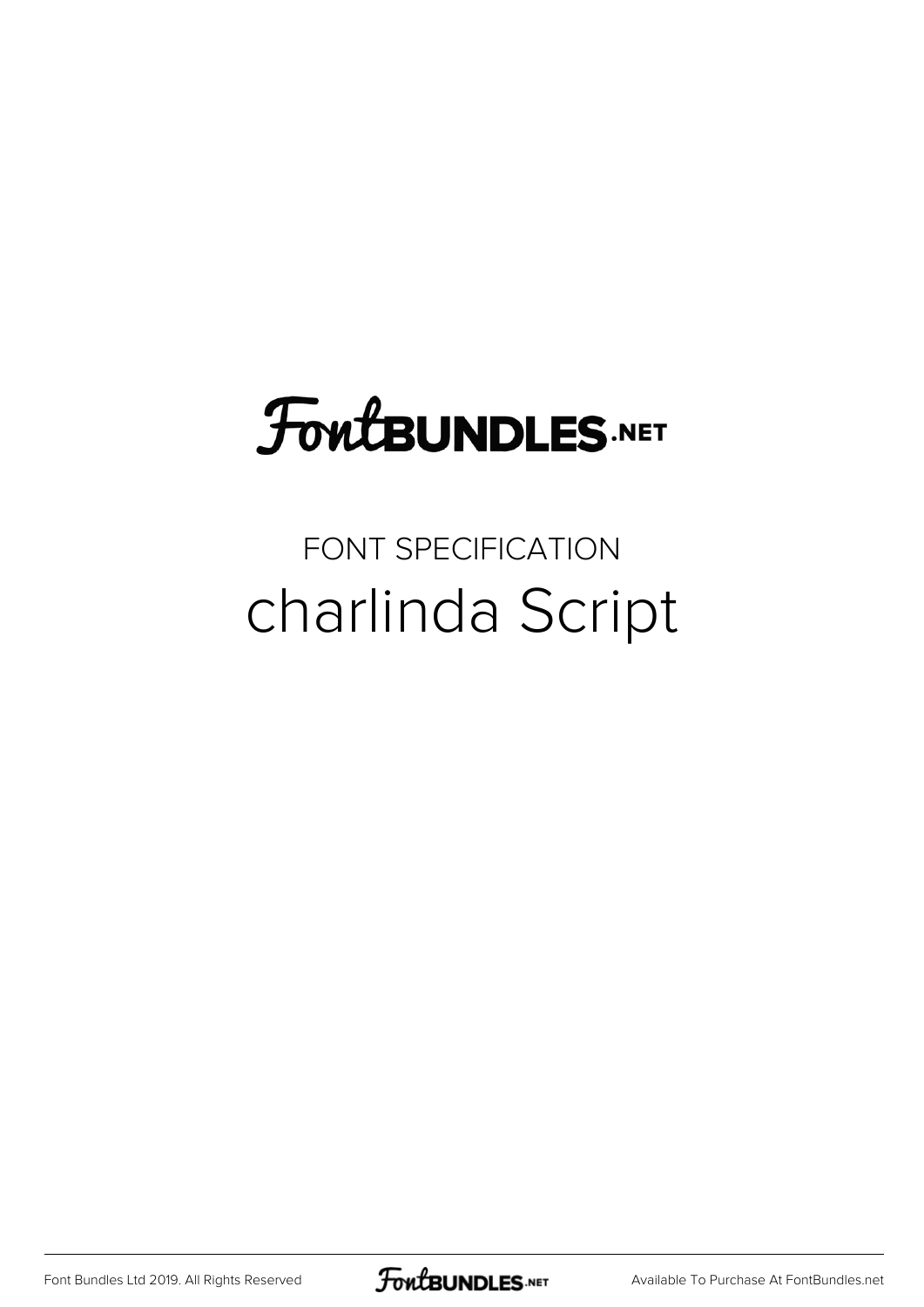#### charlinda - Regular

**Uppercase Characters** 

 $BCDEFGHJU  
ImMOPGXYJU$  $\mathcal{W} \times \mathcal{Y} \mathcal{Z}$ 

Lowercase Characters

abcdekghijklmnopqistu  $\n *w* \times *y*$ 

Numbers

#### 0123456789

**Punctuation and Symbols** 

 $\begin{array}{ccccccc} 1 & + & \phi & \eta & - & \ 1 & + & \phi & \eta & - & \end{array}$ <br>: ; < = > ? [ \ ] ^ - $344 + 241$  $\overline{\Bbbk}$  $\circ$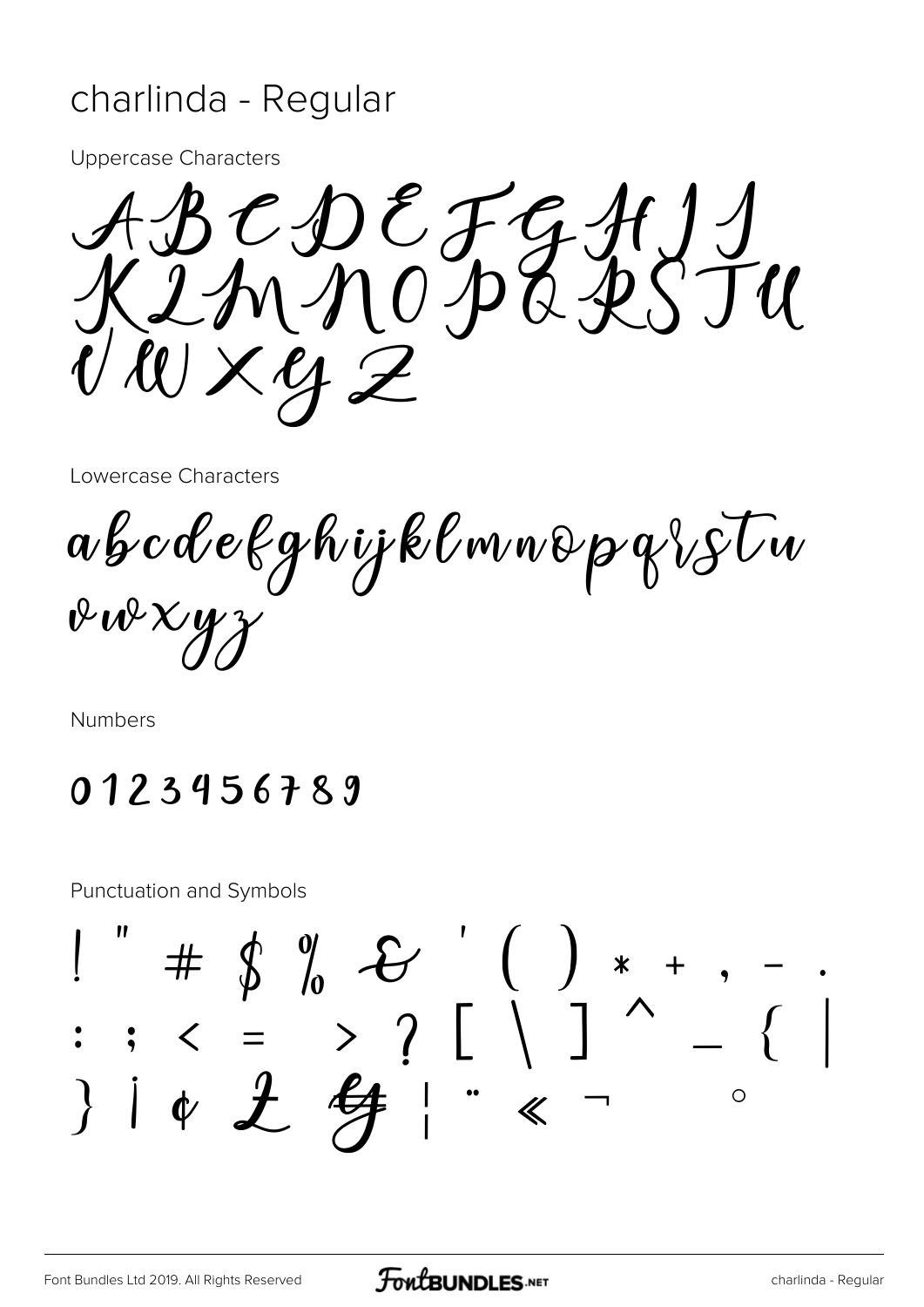$\gg$ 

All Other Glyphs

 $\overline{\phantom{a}}$ 

AAAAAAACCE

 $\overline{\mathbf{v}}$ 

# ÉÊËJĴĴĴDÑ  $\begin{array}{ccccccccccccc}\n\hat{O} & \hat{O} & \hat{O} & \hat{O} & \hat{O} & \hat{O} & \hat{U} & \hat{U} & \hat{U}\n\end{array}$

Ul  $\ell$ j à á â ā ä å ae

 $\mathbf{y}$  è é è ë i í i i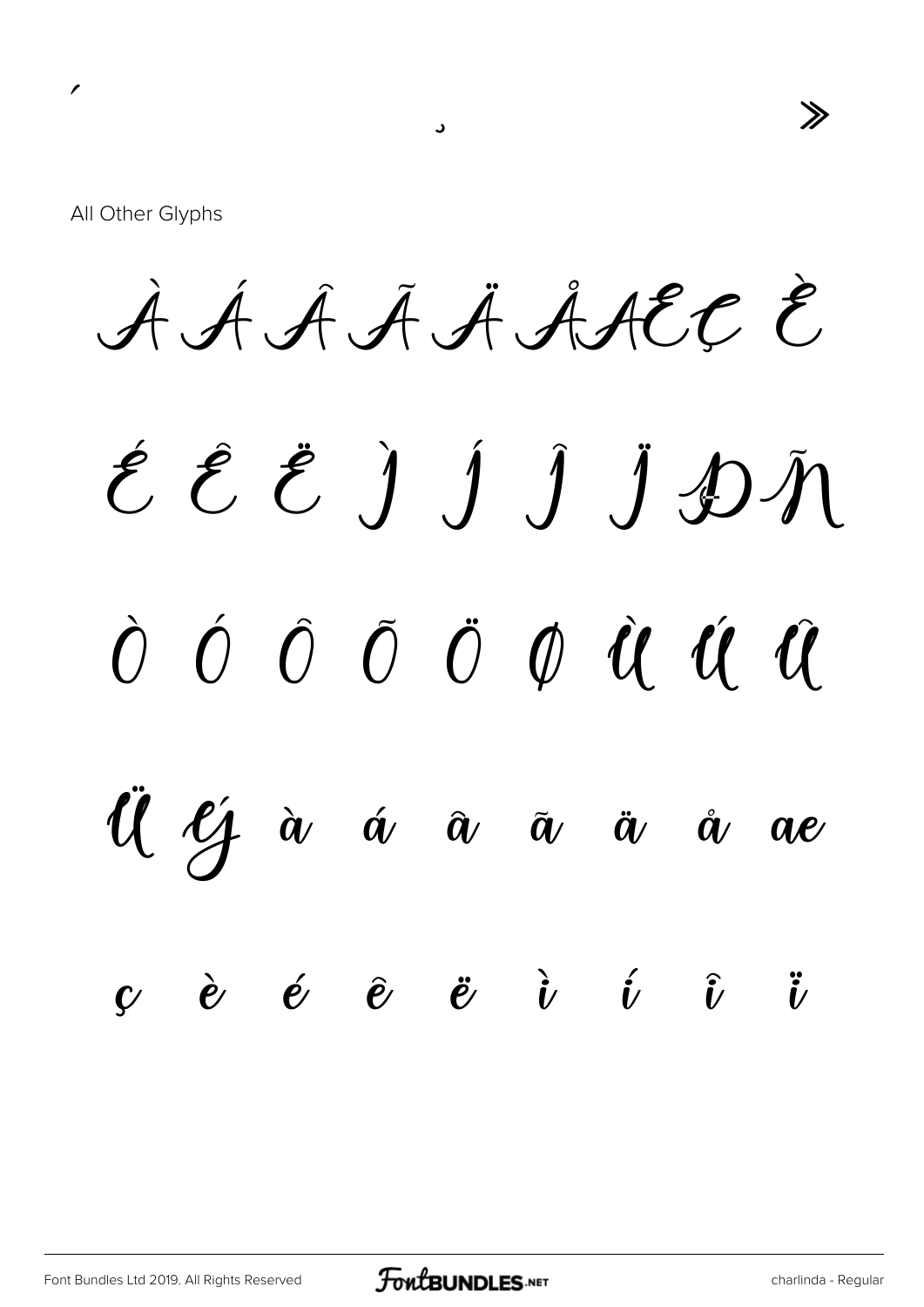$\begin{array}{ccccc} \mathbf{a} & \bar{\mathbf{w}} & \hat{\mathbf{w}} & \hat{\mathbf{w}} & \hat{\mathbf{w}} & \hat{\mathbf{w}} & \hat{\mathbf{w}} & \hat{\mathbf{w}} & \hat{\mathbf{w}} & \hat{\mathbf{w}} & \hat{\mathbf{w}} & \hat{\mathbf{w}} & \hat{\mathbf{w}} & \hat{\mathbf{w}} & \hat{\mathbf{w}} & \hat{\mathbf{w}} & \hat{\mathbf{w}} & \hat{\mathbf{w}} & \hat{\mathbf{w}} & \hat{\mathbf{w}} & \hat{\mathbf{w}} & \hat{\mathbf{w}} & \hat{\mathbf{w}} & \hat{\mathbf{w$ iv ú û ü ý g y L b OE de S & G Z ž f  $\begin{array}{ccc} & & & \circ \ & & & \circ \end{array}$  $\sim$   $\frac{1}{2}$  $\therefore$   $\frac{0}{100}$  < > /  $\in$   $\frac{0}{10}$   $\frac{0}{100}$ bodotoghij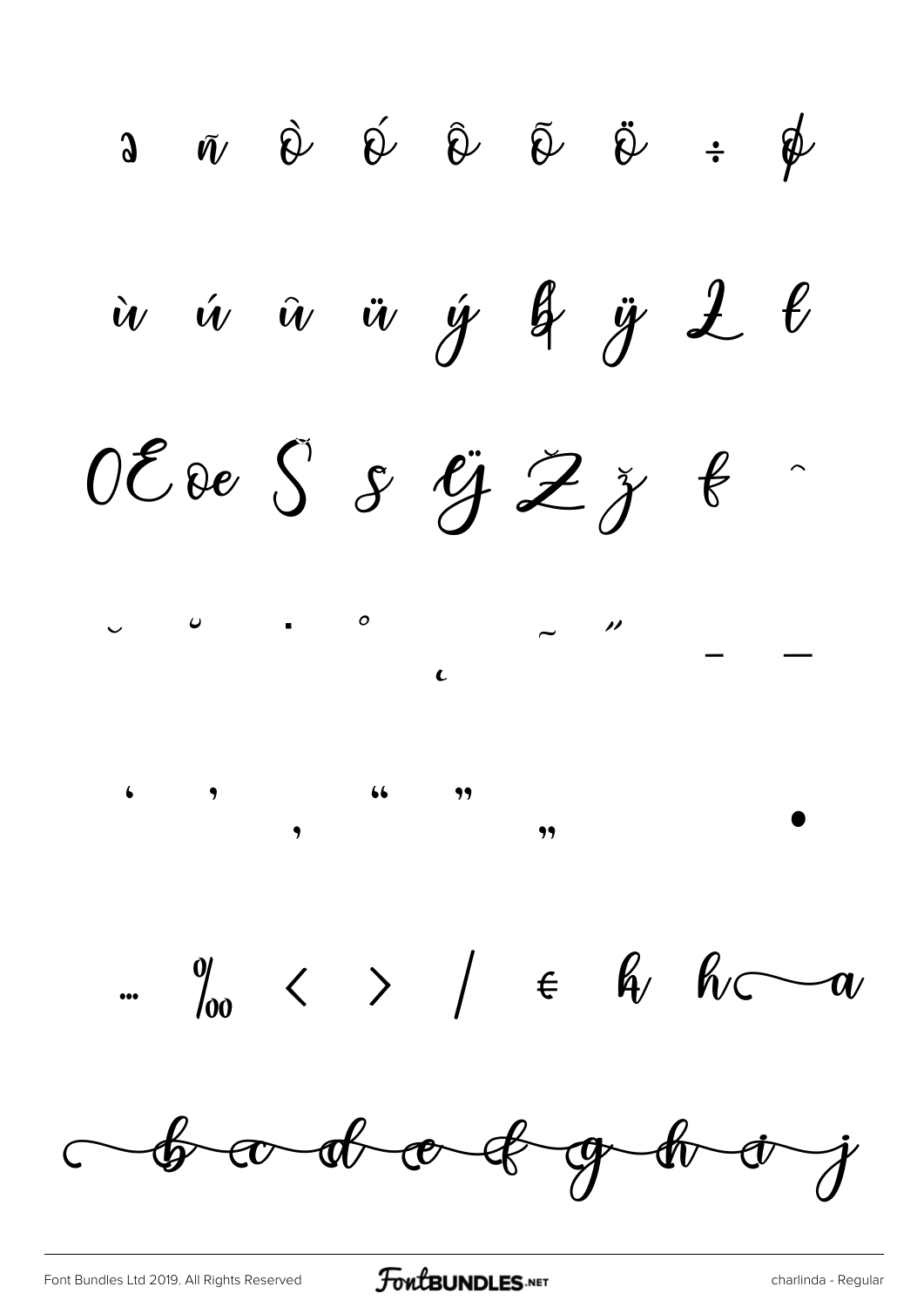











 $G\curvearrowleft G\curvearrowright G\curvearrowright G\curvearrowright G\curvearrowright G$